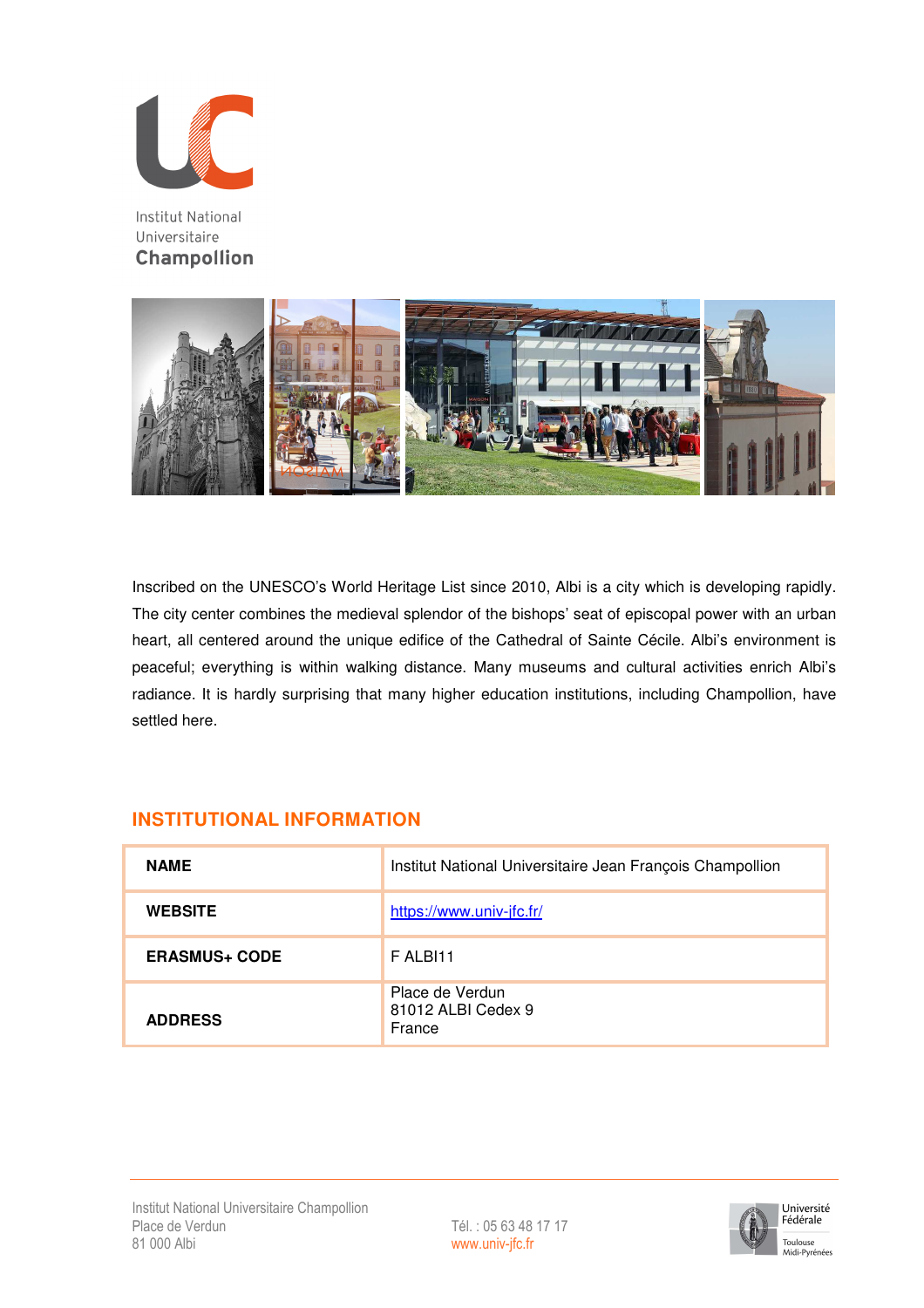# **INTERNATIONAL OFFICE INFORMATION**

| <b>HEAD OF THE</b>                                   | Mrs. BENAMA Nacera                                                                       |
|------------------------------------------------------|------------------------------------------------------------------------------------------|
| <b>INTERNATIONAL OFFICE</b>                          | relations.internationales@univ-jfc.fr                                                    |
| <b>CONTACT FOR INCOMING</b><br>AND OUTGOING STUDENTS | Mrs. GOMEZ Malena - Mrs. SCHMITT Muriel<br>ri-etudiants@univ-jfc.fr<br>+33 5 63 48 19 66 |
| « STUDY IN FRANCE »                                  | https://www.univ-jfc.fr/en/venir/etudiants-etrangers-en-                                 |
| <b>WEBSITE</b>                                       | programme-dechanges                                                                      |

## **APPLICATION REQUIREMENTS**

| <b>LEVEL OF FRENCH</b><br><b>REQUIRED</b>       | Level B1 (CECRL)                                                                                                                                                                                                                                                  |
|-------------------------------------------------|-------------------------------------------------------------------------------------------------------------------------------------------------------------------------------------------------------------------------------------------------------------------|
| <b>REQUIRED APPLICATION</b><br><b>DOCUMENTS</b> | Nomination form<br>$\bullet$<br>Copy of the passport<br>$\bullet$<br>Student card<br>$\bullet$<br>Home institution transcripts of record<br>$\bullet$<br>Liability insurance<br>$\bullet$<br>Health insurance<br>$\bullet$<br>Repatriation insurance<br>$\bullet$ |

#### **USEFUL INFORMATION**

| <b>ACADEMIC CALENDAR</b> | <b>Fall Semester</b> (1st Semester) – from September to<br>December<br><b>Spring semester</b> ( $2^{nd}$ Semester) – from January to May                                                     |
|--------------------------|----------------------------------------------------------------------------------------------------------------------------------------------------------------------------------------------|
| <b>USEFUL LINK</b>       | Students can find useful information, including the academic<br>calendar following this link:<br>https://www.univ-jfc.fr/en/une-offre-de-formation-<br>pluridisciplinaire/offre-de-formation |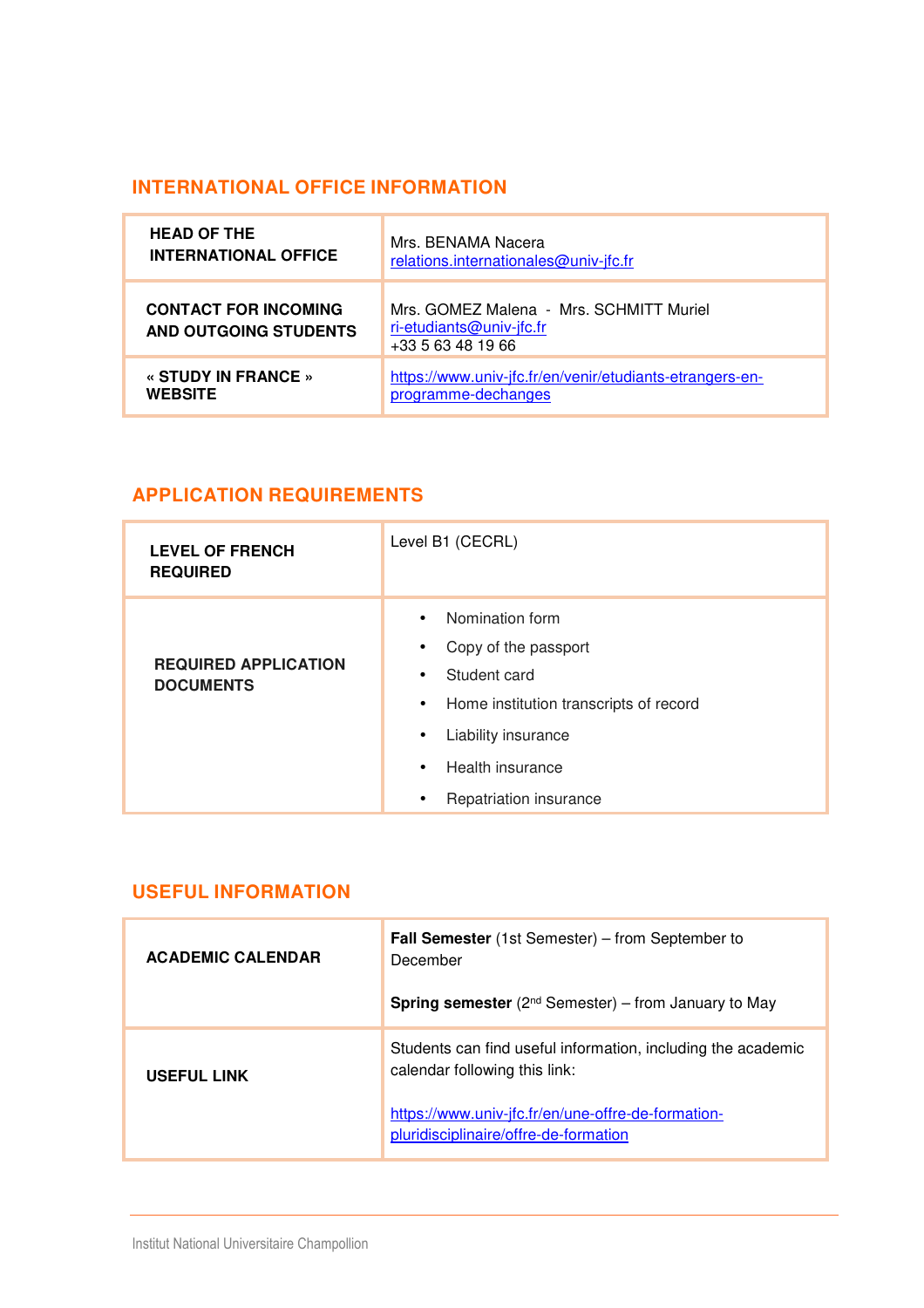| <b>DATES</b>             | International students are required to arrive on campus on<br>September the 1st                              |
|--------------------------|--------------------------------------------------------------------------------------------------------------|
| <b>DISABLED STUDENTS</b> | Our campus is accessible to disabled students. For further<br>information, contact the international office. |
| <b>LANGUAGE COURSES</b>  | French as a foreign language (FLE) is available for<br>international students                                |

#### **LIVING IN ALBI**

| <b>ACCOMODATION</b>           | The international office offers the possibility for the students to<br>live on campus.<br>For further information, please contact the international office<br>as soon as possible as there is a limited number of<br>apartments.<br>Pets are not allowed. |
|-------------------------------|-----------------------------------------------------------------------------------------------------------------------------------------------------------------------------------------------------------------------------------------------------------|
| <b>AVERAGE COST OF LIVING</b> | Apartment on campus: $100 \epsilon$ / month approximately<br>Lunch at university restaurant: $3,25 \notin$ approximately<br>Liter of milk: $0,80 \in$<br>Baguette: $1 \in$<br>Movie theatre ticket: $7 \epsilon$                                          |
| <b>TRANSPORTATION</b>         | Bus ticket: 1,1 € (one way) / 2,10 € (round trip)                                                                                                                                                                                                         |
| <b>GROCERY SHOPPING</b>       | Many supermarkets are easily accessible from campus<br>(walking or by bus)<br><b>Carrefour City</b><br>Leclerc (bus)<br>$\bullet$<br>Géant casino                                                                                                         |

### **STUDENT LIFE**

#### **STUDENT ORGANISATIONS**

- Internation'Albi: promotes multicultural events, integrates international students on campus
- Comploteurs Festifs: organizes a music festival every year on campus
- And many others: https://www.univ-jfc.fr/en/vie-etudiante/vie-associative